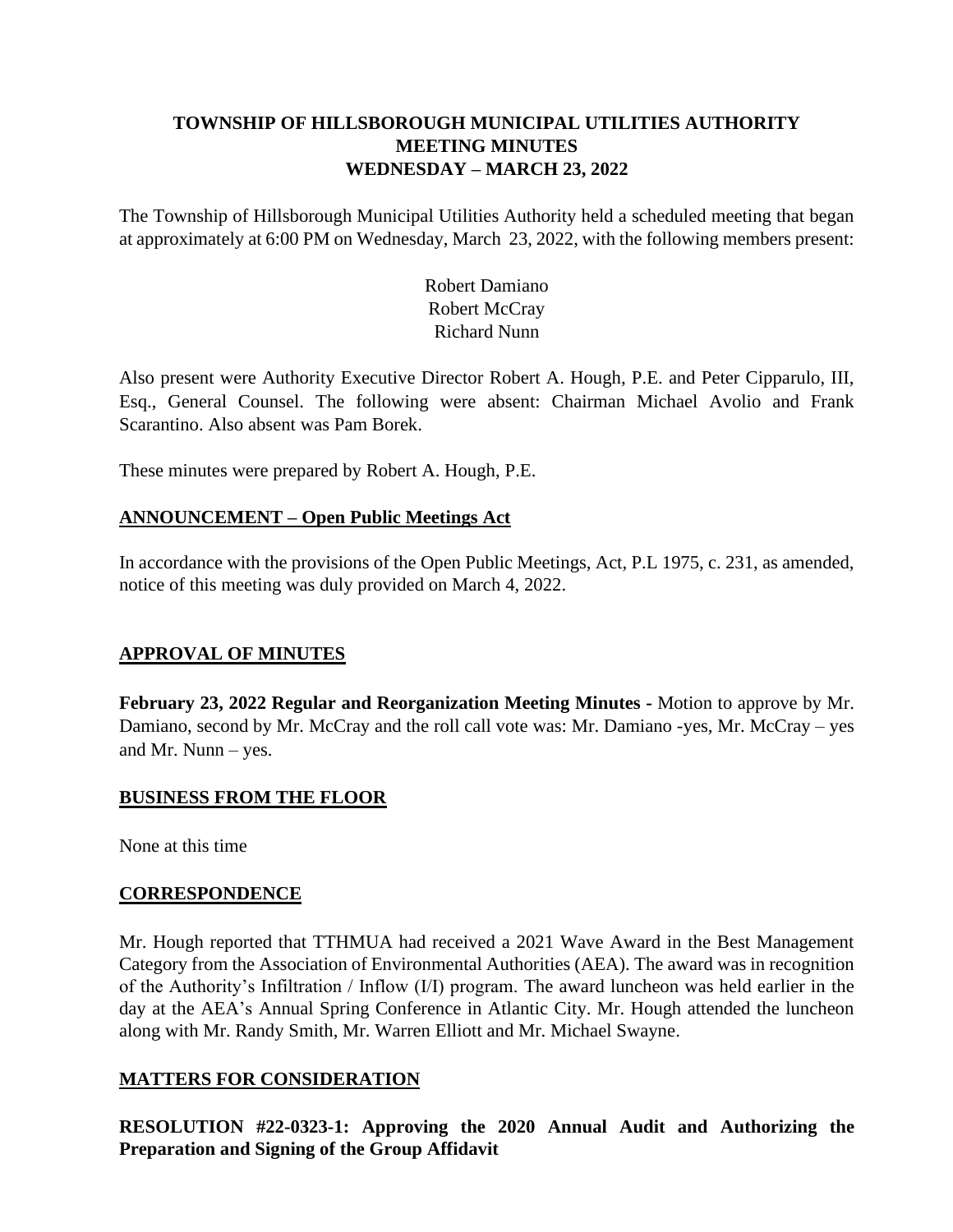**WHEREAS,** N.J.S.A. 40A:5A-15 requires the governing body of each local authority to cause an annual audit of its accounts to be made, and

**WHEREAS,** the annual audit report for the fiscal year ended **November 30, 2020** has been completed and filed with the **Township of Hillsborough Municipal Utilities Authority** pursuant to N.J.S.A. 40A:5A-15, and

**WHEREAS,** N.J.S.A. 40A:5A-17 requires the governing body of each authority to, within 45 days of receipt of the annual audit, certify by resolution to the Local Finance Board that each member thereof has personally reviewed the annual audit report, and specifically the sections of the audit report entitled **"General Comments"** and **"Recommendations",** and has evidenced same by group affidavit in the form prescribed by the Local Finance Board, and

**WHEREAS,** the members of the governing body have received the annual audit and have personally reviewed the annual audit, and have specifically reviewed the sections of the annual audit report entitled "General Comments" and "Recommendations" in accordance with N.J.S.A. 40A:5A-17,

**NOW, THEREFORE, BE IT RESOLVED,** that the governing body of the Township of Hillsborough Municipal Utilities Authority hereby certifies to the Local Finance Board of the State of New Jersey that each governing body member has personally reviewed the annual audit report for the fiscal year ended **November 30, 2020**, and specifically has reviewed the sections of the audit report entitled **"General Comments"** and **"Recommendations"**, and has evidenced same by group affidavit in the form prescribed by the Local Finance Board:

**BE IT FURTHER RESOLVED** that the Secretary of the Authority is hereby directed to promptly submit to the Local Finance Board the aforesaid group affidavit, accompanied by a certified true copy of this resolution.

The resolution and motion were introduced by Mr. Damiano and seconded by Mr. McCray, and all those present voted in favor.

## **RESOLUTION # 22-0323-2 - Resolution Authorizing Approval of a Sanitary Sewer Extension for Toll Brothers, Inc. for The Enclave at Royce Brook, Block 183, Lot 38.01 and Block 183.01, Lot 1 in the Township of Hillsborough**

**WHEREAS,** Toll Brothers, Inc., 1220 State Route 31, Suite 21, Lebanon, New Jersey has requested a sanitary sewer extension for the project known as The Enclave at Royce Brook located on Block 183, Lot 38.01 and Block 183.01, Lot 1 in the Township of Hillsborough, Somerset County, New Jersey; and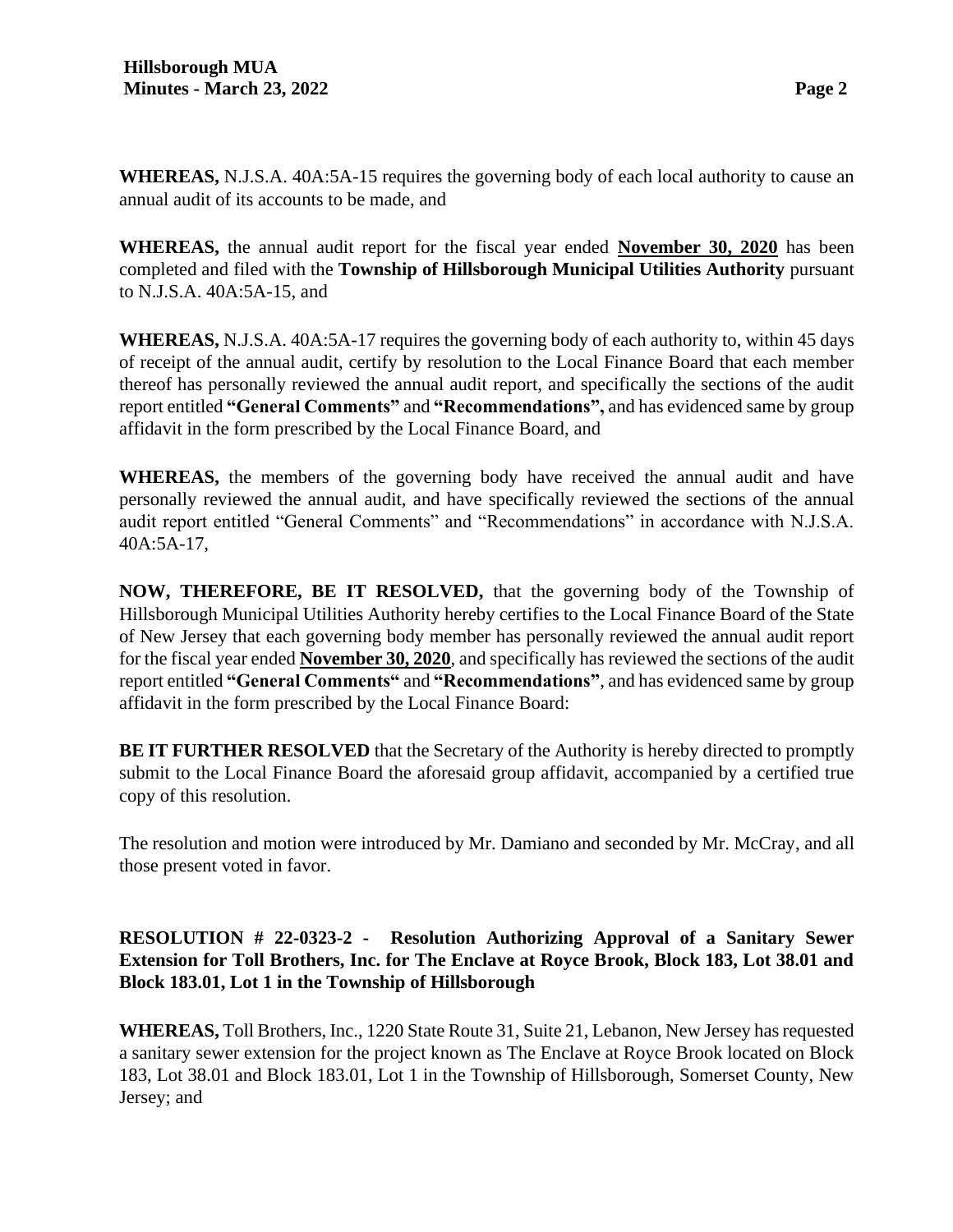**WHEREAS,** the proposed project consists of 174 3-bedroom single family dwellings (174 single family dwellings x 300 GPD per dwelling = 52,200 GPD) and a Clubhouse and Future Demand (currently estimated at 20,000 GPD) for a total of 72,200 GPD; and

**WHEREAS**, the total wastewater flow to be generated from this project is 72,200 GPD and will be conveyed via The Township of Hillsborough Municipal Utilities Authority (TTHMUA) facilities to the Somerset Raritan Valley Sewerage Authority; and

**WHEREAS,** the connection of the proposed project to the existing TTHMUA facilities will be via a new pump station; and

**WHEREAS**, plans, specifications, an Engineer's Report and other support documents have been prepared by ESE Consultants, Inc., Freehold, New Jersey have been reviewed by the Township of Hillsborough Municipal Utilities Authority staff.

**NOW, THEREFORE, BE IT RESOLVED** by the Township of Hillsborough Municipal Utilities Authority that this sanitary sewer connection be approved subject to the following conditions:

- 1. TTHMUA review memo of March 15, 2022.
- 2.. Approval of the Somerset Raritan Valley Sewerage Authority.
- 3. Approval of the New Jersey Department of Environmental Protection.

4. As-built plans of the sanitary sewer connection shall be prepared by the applicant's engineer. Two (2) sets shall be provided to the Authority in reproducible form on mylar. In addition, the plans should be submitted in electronic computer aided design (CAD) format.

5. Performance Bond and inspection fees in the amounts established by the Authority shall be provided to the Township of Hillsborough Municipal Utilities Authority for the proposed sewerage facilities prior to construction, as may be applicable.

6. Maintenance Bond in the amount and form required by the Township of Hillsborough Municipal Utilities Authority shall be provided to the Authority for a period of up to two (2) years from the date of release of the Performance Bond, as may be applicable.

7. Conveyance of all applicable sanitary sewer easements to the Township of Hillsborough Municipal Utilities Authority, as may be applicable.

8. All on-site sanitary sewer facilities such as sewer mains and force mains, laterals and connections shall be the responsibility of the owner.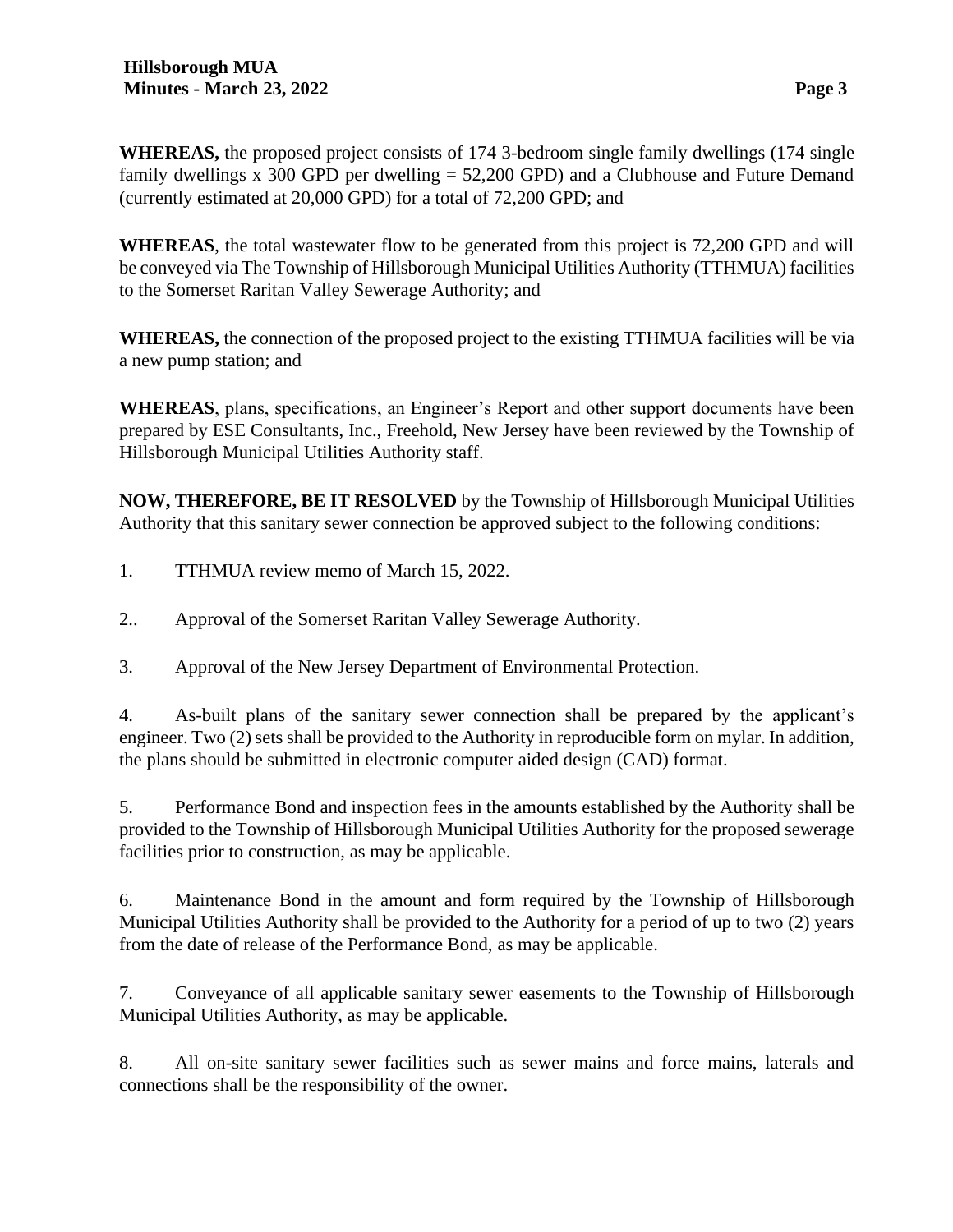9. Approval shall remain in effect for a period of two (2) years, at which time, if construction of the facilities has not been initiated, re-approval will be required.

**BE IT FURTHER RESOLVED** that this project be forwarded to the Somerset Raritan Valley Sewerage Authority and the New Jersey Department of Environmental Protection for approval and the Executive Director be authorized to execute applications required in connection with said submittal.

The motion and resolution were introduced by Mr. McCray and seconded by Mr. Damiano, and all those present voted in favor.

# **DISCUSSION**

## **Remnants of Hurricane Ida – TTHMUA Impacts / Update on Insurance Claims**

o **Sunnymeade Pump Station**

Mr. Hough reported that he now has bi-weekly (Wednesday morning at 10:00 am) status update meetings with FEMA and NJOEM. All requested data has been entered thus far and FEMA continues to review / process said information.

### **Sunnymeade Pump Station and Force Main Project**

- **Design / Easement Update** 
	- **Pump Station design and permit submissions and modification due to remnants of Hurricane Ida and NJDEP Water Bank Financing Program**
- **Copart Update**
- **Green Acres Update**
	- **Tree planting in the park approved**
- **Norfolk Southern Railway Company Agreement**
- **Santos Property** 
	- **Issues with proposed realignment**
- **Flow Meter Installation**
	- **Pump Station Design Flows**
- **NJDEP Water Bank Financing Program**
	- **Status / Update**

Mr. Hough reported that VNHA has prepared a revised site plan of the Sunnymeade Pump Station site. The plan has been reviewed by TTHMUA staff and found to be acceptable. VNHA has been authorized to continue with various approval and permit activities. VNHA also continues to work with the NJDEP concerning the approvals required for this project.

Mr. Hough also reported that staff continues to work with the staff of the SRVSA with respect to the proposed future wastewater flows to be conveyed from TTHMUA to SRVSA. The most recent meeting was held on March 4, 2022.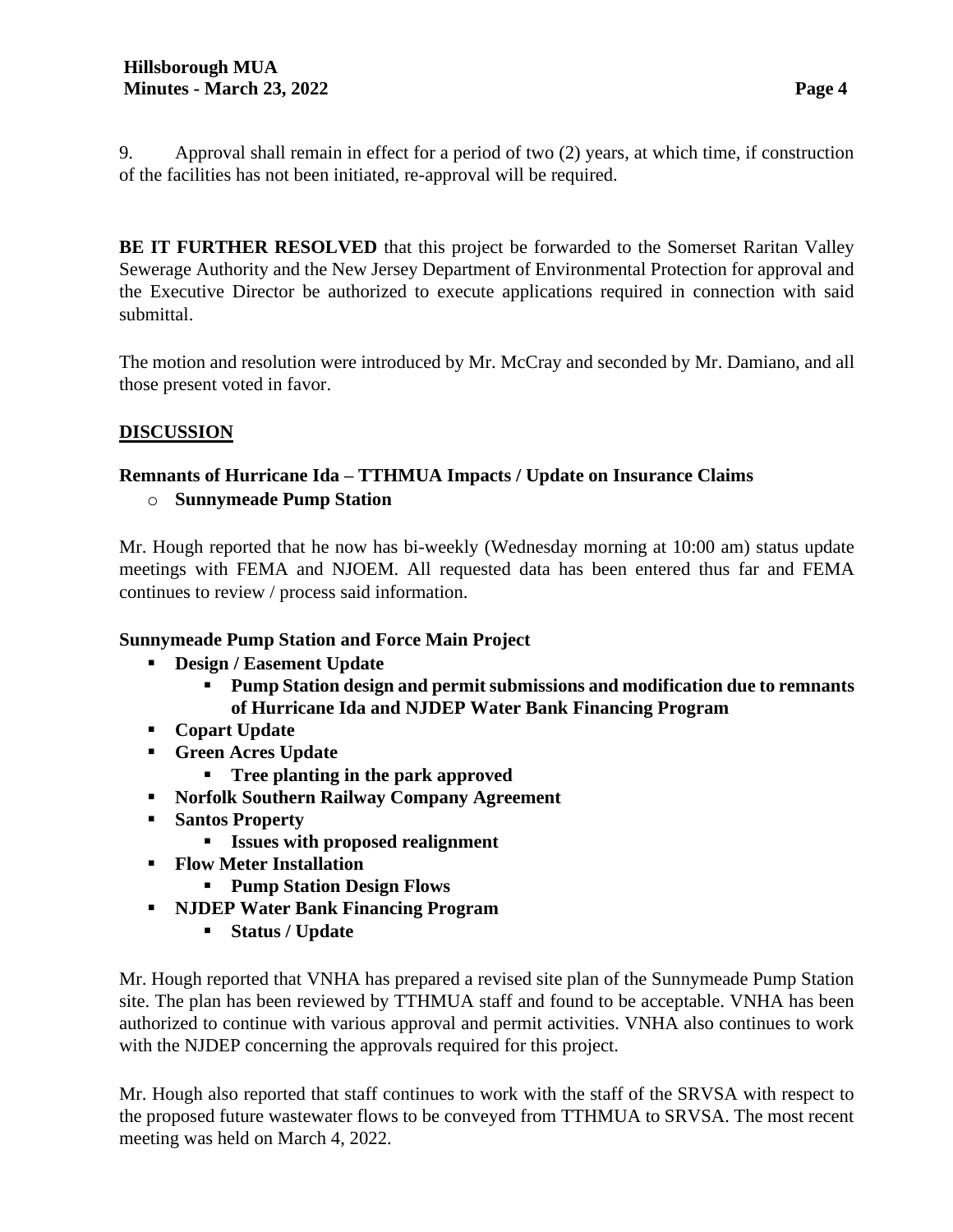## **Blackwell's Mills Pump Station Replacement**

▪ **Project Status**

The TWA for the project was issued on February 24, 2022. The bidding documents for this project are being prepared for bidding. The proposed bidding schedule for this project is to advertise for bid by April 1, 2022, hold a non-mandatory pre- bid conference on April 20, 2022 and to receive bids on May 11, 2022. Bid award could be at the May 25, 2022 Board meeting.

## **Rehabilitation of Route 206 Gravity Sanitary Sewer Laterals**

- **Project Status**
	- **Project schedule update**

Crest Construction continues to work with H2M with respect to scheduling this project.

### **Mulford Lane Pump Station Replacement**

- **Project Status**
	- **Design work update**

Mr. Hough reported that TTHMUA staff has received and reviewed a revised site plan, comments were provided to H2M, and revisions to the site plan are being made. The design documents are being prepared by H2M.

# **2022 Summary Will Serve Letters & Sewer Connection Letters**

Two (2) new projects added.

### **2022 Summary Sewer Connection Letters**

No new projects added.

### **COMMITTEE REPORTS**

**Engineering / Facilities** – No report at this time

**Finance** – No report at this time.

**I/I and GIS** – No report at this time.

**Personnel** – Mr. Hough reported that there is an advertisement out for the current open position and resumes are being accepted. There are a couple of possible candidates and that interviews will be conducted in the coming weeks.